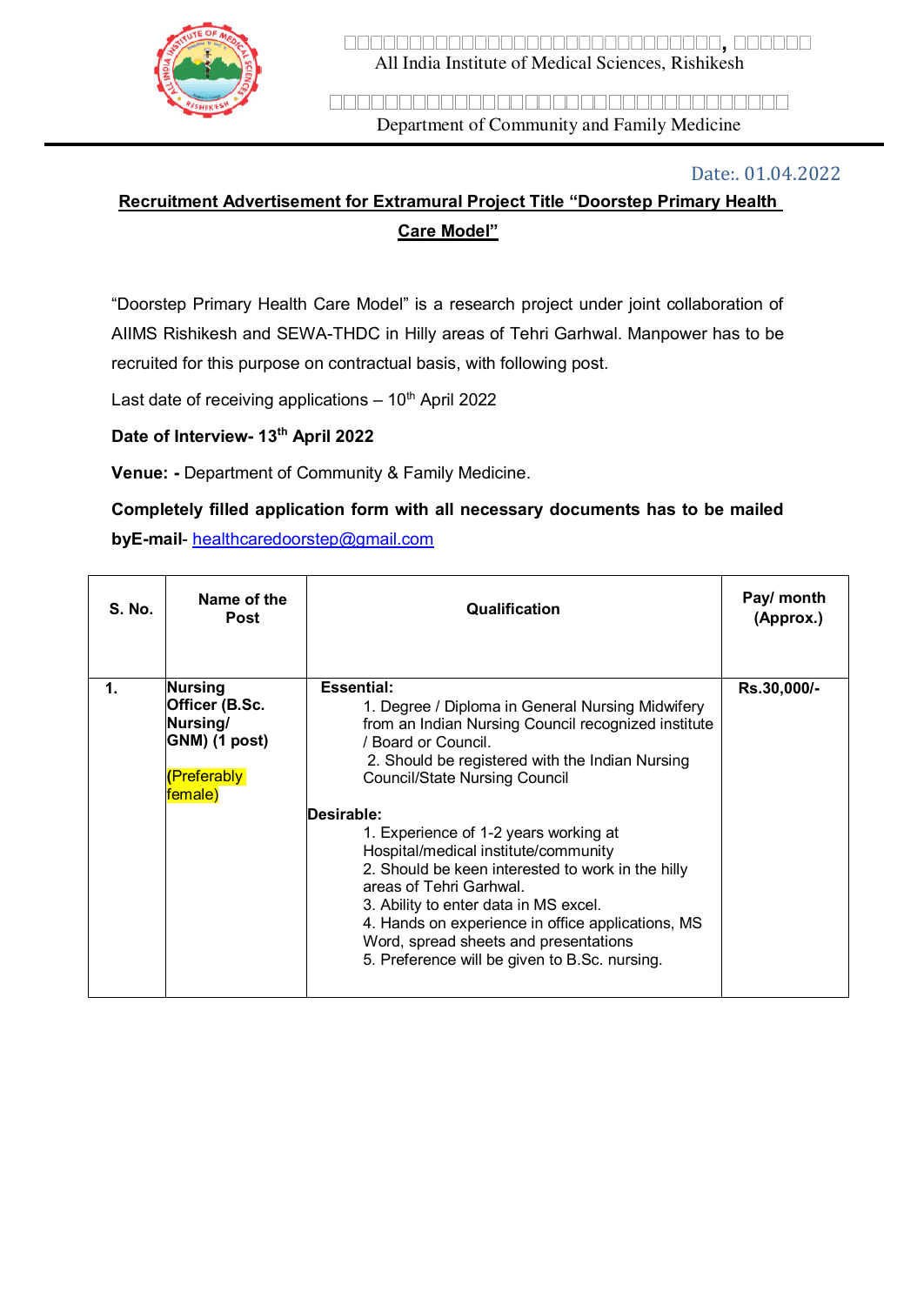### **Note**: -

- Method of recruitment may be written exam / Interview or both.
- The Selected candidate will have to join within 5days of declaration of results.
- It is NOT a permanent employment with AIIMSRishikesh.
- The posts are purely on **contract basis**; the contract will be for a period of 01 year or completion of project whichever is earlier.
- **NO** claim for any other regular post in AIIMS Rishikesh shall beentertained.
- Employee Performance Indicator will be applied after 03 months.
- Employees should be ready to work and stay in the hilly areas of Tehri-Garhwal, Uttarakhand.
- Candidate should be willing to work in slum /hilly area with outreach program in the community.
- Candidate must bring completely filled applicationform.
- Incomplete applications or applications received after due date will not beconsidered.
- No TA/ DA will be paid for theinterview.
- Candidate must have work experience after acquiring minimum essentialqualification.
- Qualification, experience, other terms and conditions may be relaxed/ altered at the discretion of Director AIIMS Rishikesh / RecruitmentCommittee
- No other allowance/ facilities other than consolidated salary shall beadmissible.
- Decision of Recruitment Committee will befinal.
- Submission of wrong or false information during the process of selection shall disqualify the candidature at anystage.
- If performance of the appointee is not found satisfactory by the Principal Investigator/Nodal Officer appointment can be terminated at any time without any priornotice/compensation.
- The appointee may be relieved from the current job position, by serving one-month prior notice, if the notice period is less than 1 month, amount equal to salary of 01 month will have to be deposited for relieving certificate.
- Submission of wrong or false information during the process of selection shall disqualify the candidature at anystage.
- Applicants must fill up all the columns of application form properly. Single/consolidated SCANNED PDF of the signed application along with its enclosures and complete in all respects should be mailed to the [healthcaredoorstep@gmail.com](mailto:healthcaredoorstep@gmail.com)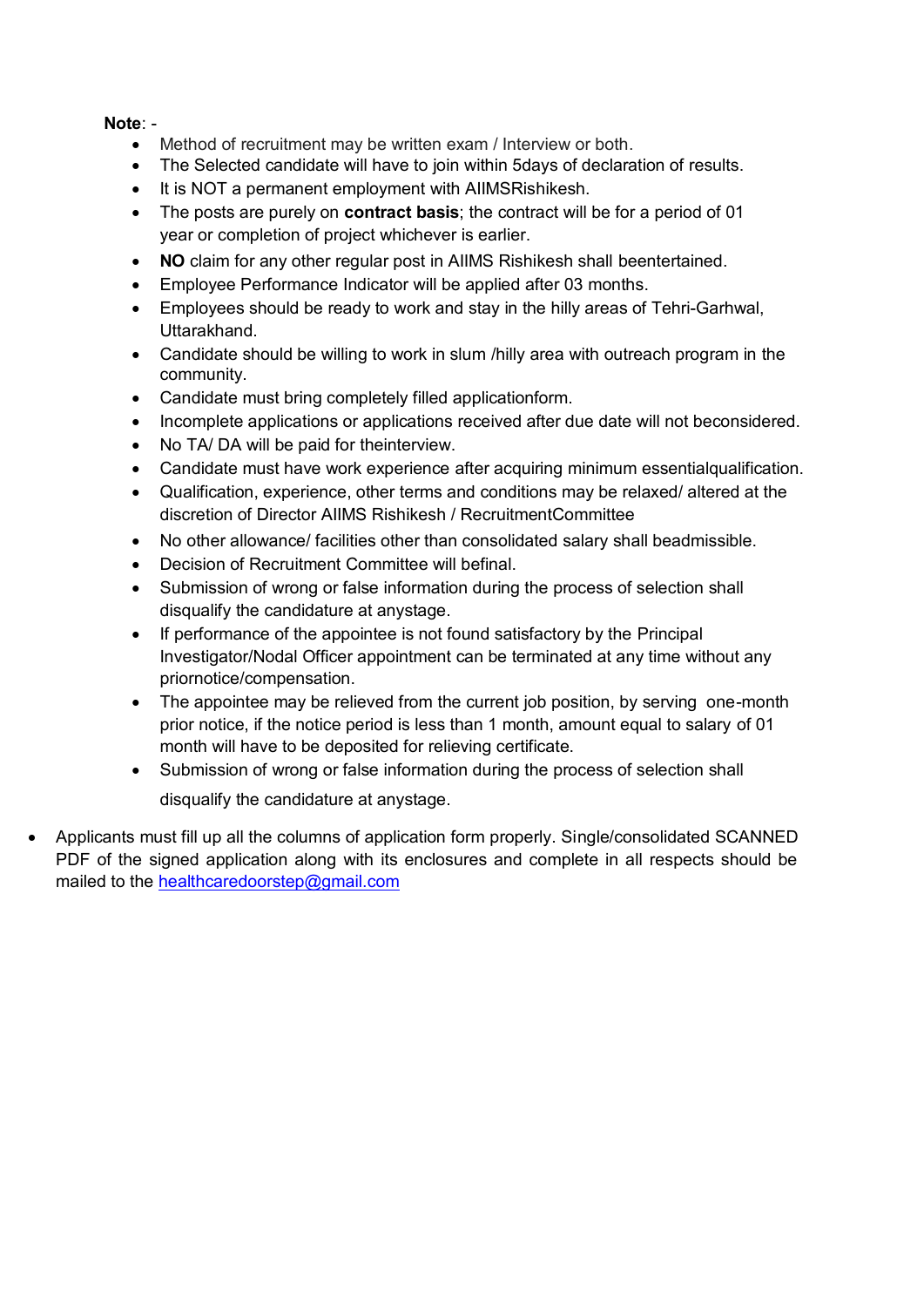| अखिल भारतीय आयुर्विज्ञान संस्थान<br>वीरभद्रमार्ग, ऋषिकेष-249203<br>विधिवत स्व-सत्यापित<br>पासपोट 'आकार का<br>All India Institute of Medical Sciences<br>नवीनतम फोटा विषकार्ये<br>VirbhadraMarg, Rishikesh-249203<br>Affix Recent Passport<br>आवेदन प्रपत्र (अनुबंध के आधार पर)<br>Application form for Contractual Basis<br>विज्ञापन सं. / Advertisement No.<br>पद का क्रमांक (विज्ञापन देखें)<br>$\overline{\phantom{a}}$ आवेदित पद/<br>Post applied for<br>Serial No. of the Post<br>(Refer advertisement)<br>1. नाम स्पष्ट अक्षरों में / Name in Block Letter<br>पिता / पति का नाम स्पष्ट अक्षरों में / Father/ Husband's Name in Block Letter:-<br>(अ) स्थायी पता / (a) Permanent Address:-<br>(ब) डाक का पता / (b)Correspondence Address:-<br>राज्य / State<br>पिन $/$ PIN<br>4. संपर्क विवरण / Contact Details:-<br>एस.टी.डी. कोड सहित फोन नं./<br>PhoneNo. With STD Code<br>मोबाइल नं/<br>Mobile No<br>$\frac{1}{2}$ –मेल पता/<br>E-mail address<br>रोजगार कार्यालय<br>पंजीकरण संख्या (यदि हो)<br>Employment Exchange |    |  |  |                               |
|------------------------------------------------------------------------------------------------------------------------------------------------------------------------------------------------------------------------------------------------------------------------------------------------------------------------------------------------------------------------------------------------------------------------------------------------------------------------------------------------------------------------------------------------------------------------------------------------------------------------------------------------------------------------------------------------------------------------------------------------------------------------------------------------------------------------------------------------------------------------------------------------------------------------------------------------------------------------------------------------------------------------------|----|--|--|-------------------------------|
|                                                                                                                                                                                                                                                                                                                                                                                                                                                                                                                                                                                                                                                                                                                                                                                                                                                                                                                                                                                                                              |    |  |  |                               |
|                                                                                                                                                                                                                                                                                                                                                                                                                                                                                                                                                                                                                                                                                                                                                                                                                                                                                                                                                                                                                              |    |  |  | Size Photograph self attested |
|                                                                                                                                                                                                                                                                                                                                                                                                                                                                                                                                                                                                                                                                                                                                                                                                                                                                                                                                                                                                                              |    |  |  |                               |
|                                                                                                                                                                                                                                                                                                                                                                                                                                                                                                                                                                                                                                                                                                                                                                                                                                                                                                                                                                                                                              |    |  |  |                               |
|                                                                                                                                                                                                                                                                                                                                                                                                                                                                                                                                                                                                                                                                                                                                                                                                                                                                                                                                                                                                                              |    |  |  |                               |
|                                                                                                                                                                                                                                                                                                                                                                                                                                                                                                                                                                                                                                                                                                                                                                                                                                                                                                                                                                                                                              |    |  |  |                               |
|                                                                                                                                                                                                                                                                                                                                                                                                                                                                                                                                                                                                                                                                                                                                                                                                                                                                                                                                                                                                                              |    |  |  |                               |
|                                                                                                                                                                                                                                                                                                                                                                                                                                                                                                                                                                                                                                                                                                                                                                                                                                                                                                                                                                                                                              | 2. |  |  |                               |
|                                                                                                                                                                                                                                                                                                                                                                                                                                                                                                                                                                                                                                                                                                                                                                                                                                                                                                                                                                                                                              |    |  |  |                               |
|                                                                                                                                                                                                                                                                                                                                                                                                                                                                                                                                                                                                                                                                                                                                                                                                                                                                                                                                                                                                                              | 3. |  |  |                               |
|                                                                                                                                                                                                                                                                                                                                                                                                                                                                                                                                                                                                                                                                                                                                                                                                                                                                                                                                                                                                                              |    |  |  |                               |
|                                                                                                                                                                                                                                                                                                                                                                                                                                                                                                                                                                                                                                                                                                                                                                                                                                                                                                                                                                                                                              |    |  |  |                               |
|                                                                                                                                                                                                                                                                                                                                                                                                                                                                                                                                                                                                                                                                                                                                                                                                                                                                                                                                                                                                                              |    |  |  |                               |
|                                                                                                                                                                                                                                                                                                                                                                                                                                                                                                                                                                                                                                                                                                                                                                                                                                                                                                                                                                                                                              |    |  |  |                               |
|                                                                                                                                                                                                                                                                                                                                                                                                                                                                                                                                                                                                                                                                                                                                                                                                                                                                                                                                                                                                                              |    |  |  |                               |
|                                                                                                                                                                                                                                                                                                                                                                                                                                                                                                                                                                                                                                                                                                                                                                                                                                                                                                                                                                                                                              |    |  |  |                               |
|                                                                                                                                                                                                                                                                                                                                                                                                                                                                                                                                                                                                                                                                                                                                                                                                                                                                                                                                                                                                                              |    |  |  |                               |
|                                                                                                                                                                                                                                                                                                                                                                                                                                                                                                                                                                                                                                                                                                                                                                                                                                                                                                                                                                                                                              |    |  |  |                               |
|                                                                                                                                                                                                                                                                                                                                                                                                                                                                                                                                                                                                                                                                                                                                                                                                                                                                                                                                                                                                                              |    |  |  |                               |
|                                                                                                                                                                                                                                                                                                                                                                                                                                                                                                                                                                                                                                                                                                                                                                                                                                                                                                                                                                                                                              |    |  |  |                               |
|                                                                                                                                                                                                                                                                                                                                                                                                                                                                                                                                                                                                                                                                                                                                                                                                                                                                                                                                                                                                                              |    |  |  |                               |
|                                                                                                                                                                                                                                                                                                                                                                                                                                                                                                                                                                                                                                                                                                                                                                                                                                                                                                                                                                                                                              |    |  |  |                               |
|                                                                                                                                                                                                                                                                                                                                                                                                                                                                                                                                                                                                                                                                                                                                                                                                                                                                                                                                                                                                                              |    |  |  |                               |
|                                                                                                                                                                                                                                                                                                                                                                                                                                                                                                                                                                                                                                                                                                                                                                                                                                                                                                                                                                                                                              |    |  |  |                               |
|                                                                                                                                                                                                                                                                                                                                                                                                                                                                                                                                                                                                                                                                                                                                                                                                                                                                                                                                                                                                                              |    |  |  |                               |
|                                                                                                                                                                                                                                                                                                                                                                                                                                                                                                                                                                                                                                                                                                                                                                                                                                                                                                                                                                                                                              | 5. |  |  |                               |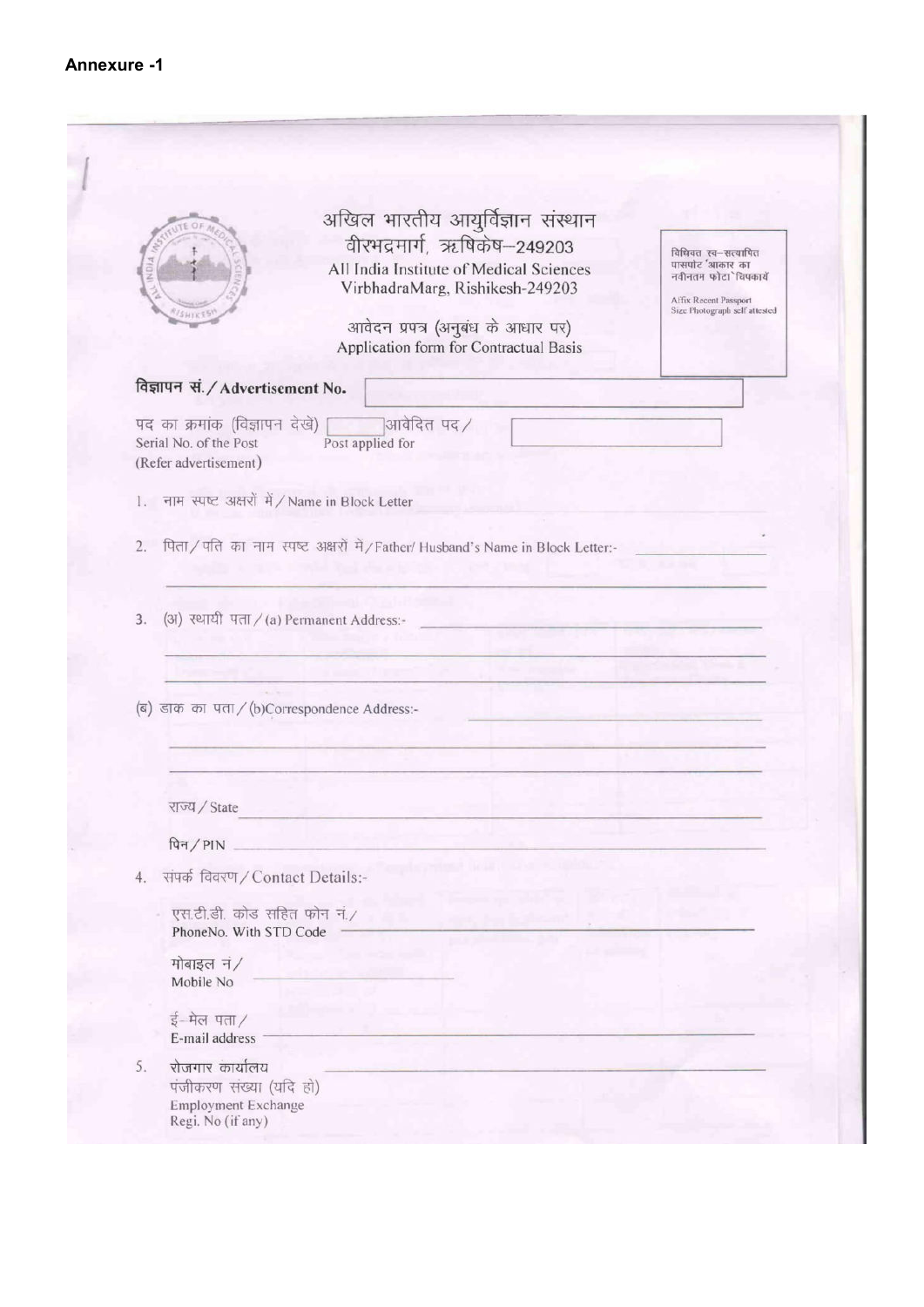|     |                                              |                                                                                                                          | दिनांक / Date                             | माह / Month           |                                                                                                 | वर्ष / Year |
|-----|----------------------------------------------|--------------------------------------------------------------------------------------------------------------------------|-------------------------------------------|-----------------------|-------------------------------------------------------------------------------------------------|-------------|
| 6.  |                                              | प्रमाण–पत्र के अनुसार जन्म तिथि /<br>Date of Birth with documentary evidence                                             |                                           |                       |                                                                                                 |             |
|     |                                              | दिनांक  / /  के अनुसार आयु/                                                                                              | वर्ष / Year                               | माह / Month           |                                                                                                 | दिन/Days    |
| 7.  |                                              | क्या आप अ.जा. / अ.ज.जा. / अ.पि.व. से संबंधित हैं? (हॉ / नहीं) /                                                          |                                           |                       |                                                                                                 |             |
|     |                                              | Are you a S.C./S.T./OBC Candidate? (Yes/No):                                                                             |                                           |                       |                                                                                                 |             |
| 8.  |                                              | यदि हाँ, तो वर्ग का उल्लेख करें (प्रमाण-पत्र संलग्न करें)/<br>If Yes, mention the Category (attach documentary evidence) |                                           |                       |                                                                                                 |             |
| 9.  |                                              | यदि प्रार्थी विकलांग है तो (प्रमाण-पत्र संलग्न करें)<br>If Person with Disability (Attach documentary evidence)          |                                           |                       |                                                                                                 |             |
| 10. | लिंग $/Sex$ :                                | (संबंधित पर चिहन लगाएं/ Tick the relevant<br>11. शैक्षिक योग्यता / Educational Qualification:-                           | पुरुष / Male                              |                       | महिला / Female                                                                                  |             |
|     | परीक्षा का नाम<br>Name of the<br>Examination | विश्वविद्यालय / संस्थान<br>/ महाविद्यालय<br>University/Institute/College                                                 | का वर्ष<br>Year of passing<br>examination | परीक्षा उत्तीर्ण करने | श्रेणी / वर्ग / ग्रेड / प्राप्तांक<br>प्रतिषत<br>Class/Division /Grade &<br>Percentage of Marks |             |
|     |                                              |                                                                                                                          |                                           |                       |                                                                                                 |             |

| नियोक्ता का नाम/<br>Name of the<br>Employer | धारित पद का नाम (अस्थायी<br>अथवा मूल पद जो भी है<br>उसका विवरण भी दें)<br>Name of the post held<br>(also state whether<br>temporarily or<br>substantively) | वेतनमान एवं वर्तमान मूल<br>वेतन / Pay Scale and<br>present basic pay | सेवा ग्रहण<br>करने की<br>तारीख/Date<br>of joining | सेवा छोड़ने की<br>तारीख/Date of<br>Leaving |
|---------------------------------------------|------------------------------------------------------------------------------------------------------------------------------------------------------------|----------------------------------------------------------------------|---------------------------------------------------|--------------------------------------------|
|                                             |                                                                                                                                                            |                                                                      |                                                   |                                            |
|                                             |                                                                                                                                                            |                                                                      |                                                   |                                            |